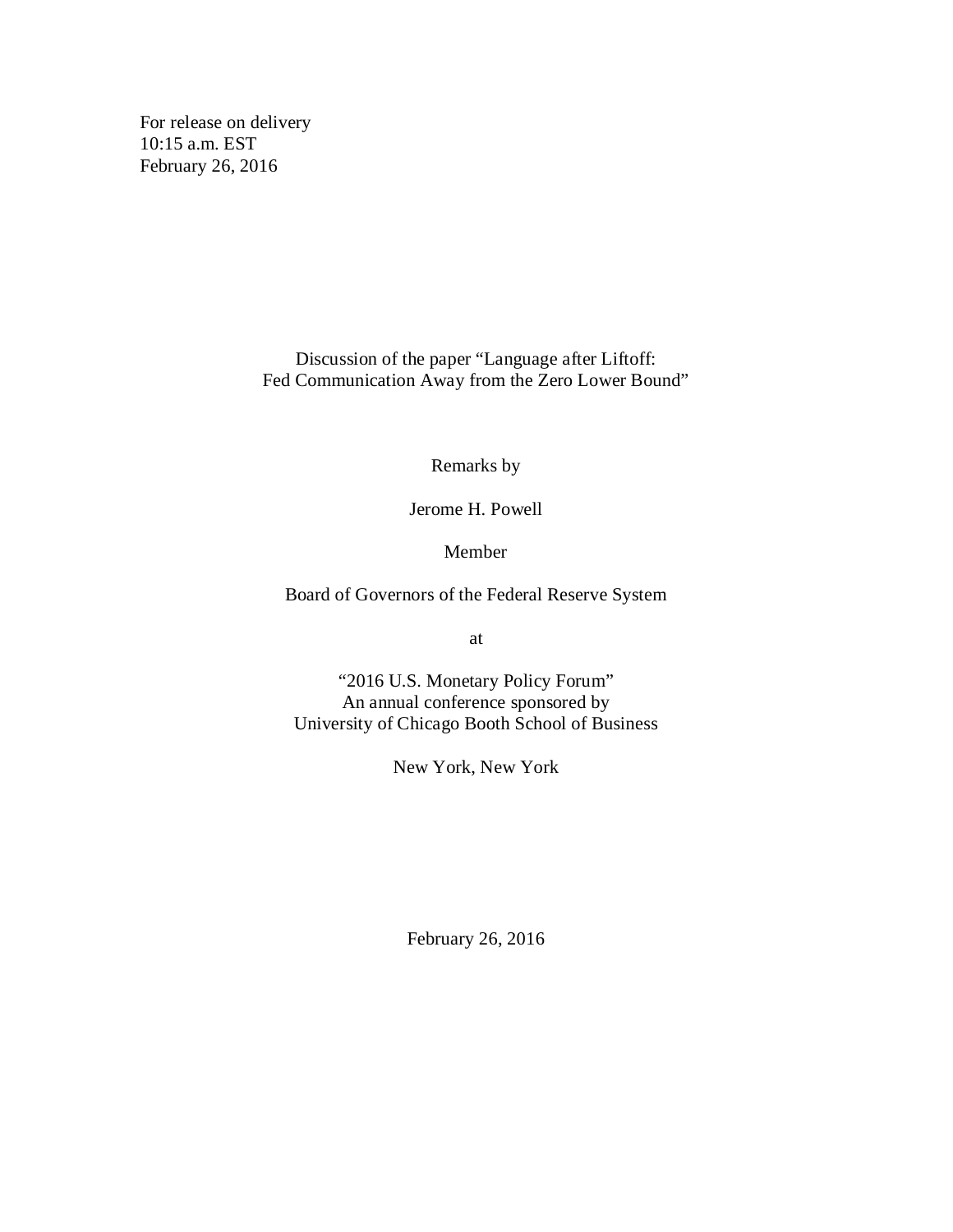This paper reviews Federal Open Market Committee (FOMC) communications from the time the Committee began issuing regular postmeeting statements in 1999 to the present.[1](#page-1-0) The authors provide an extended and insightful discussion of the theory and practice of providing forward guidance about monetary policy. They offer one central lesson: Data-based forward guidance is mostly good, while time-based forward guidance is mostly bad.

The authors show that data-based guidance has desirable characteristics and can make monetary policy more effective. When clearly articulated and well understood, it allows markets to react appropriately to incoming data, doing the heavy lifting for the central bank.

Time-based guidance is found to have certain bad characteristics and should be avoided, except at the zero lower bound and when other options are not available or not working. Time-based guidance may reduce the sensitivity of rates to incoming macroeconomic data, suppress volatility, encourage risk-taking and increased leverage, and threaten financial stability. It may also put policymakers in a box when changes in the economy make it optimal to deviate from previously expressed guidance, but the Committee cannot do so without losing credibility.

The authors blame time-based guidance for several episodes in which the Committee zigged when the market looked for it to zag, leaving market participants unhappy and, in the authors' view, the FOMC's credibility damaged. They argue that the

[https://research.chicagobooth.edu/igm/events/conferences/2016-usmonetaryforum.aspx.](https://research.chicagobooth.edu/igm/events/conferences/2016-usmonetaryforum.aspx)

<span id="page-1-0"></span> $<sup>1</sup>$  The views expressed here are my own, and not those of the FOMC.</sup>

See Michael Feroli, David Greenlaw, Peter Hooper, Frederic Mishkin, and Amir Sufi (2016), "Language after Liftoff: Fed Communication Away from the Zero Lower Bound," paper presented at the 2016 U.S. Monetary Policy Forum, a conference sponsored by the University of Chicago Booth School of Business, held in New York, February 26; see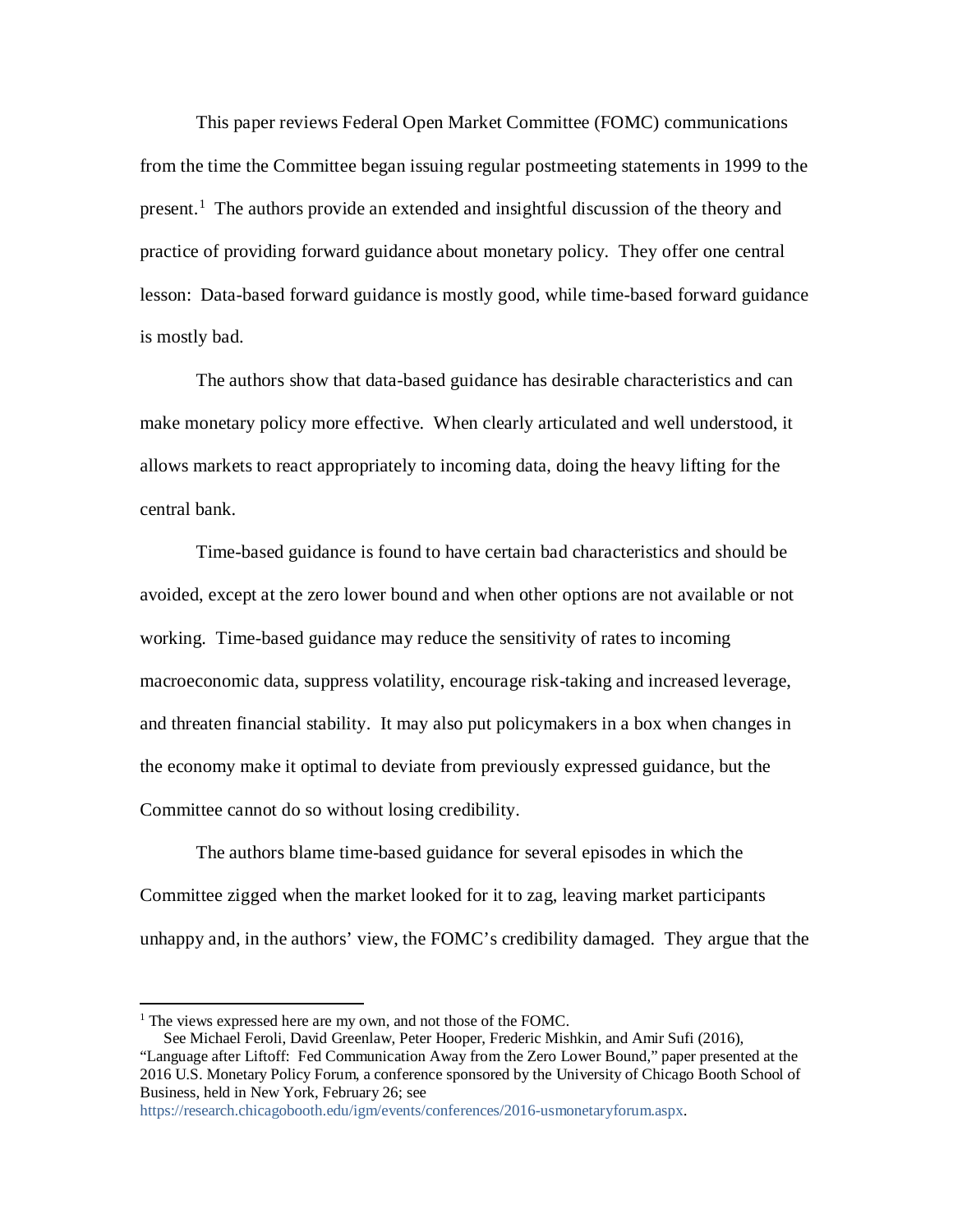Committee has relied too much on time-based guidance in recent years and should use it only parsimoniously in the future.

I commend the authors for undertaking this enormously challenging and useful exercise. The paper forces us to reconsider the Committee's evolving understanding of the macroeconomic environment before, during, and after the Great Recession; its decisions and its communications; and the market's understanding of those decisions, which have sometimes deviated from what the Committee actually said.

The distinction between time-based and data-based guidance is an important one, and the potential problems with time-based guidance are real and well described in the paper. That said, I am not convinced that this distinction has played a central role in determining the successes and challenges of FOMC communications in this remarkable era, or that it helps us improve in the future. The authors are, in their words, "unabashedly judgmental" in labeling specific communications to be either time- or data-based.<sup>[2](#page-2-0)</sup> My own judgments differ in significant respects from those described in the paper.

#### **Discussion of Forward Guidance**

I will start in December 2008, when the Committee said that "weak economic conditions are likely to warrant exceptionally low levels of the federal funds rate for some time."<sup>[3](#page-2-1)</sup> This relatively weak time-based guidance was strengthened in a series of steps until August 2011, when the time-based language became "at least through mid-

 $-2 -$ 

<span id="page-2-0"></span> <sup>2</sup> See Feroli and others, "Language after Liftoff," in note 1, p. 20.

<span id="page-2-1"></span><sup>&</sup>lt;sup>3</sup> Board of Governors of the Federal Reserve System (2008), "FOMC Statement and Board Approval of Discount Rate Requests of the Federal Reserve Banks of New York, Cleveland, Richmond, Atlanta, Minneapolis, and San Francisco," press release, December 16, paragraph 4, [www.federalreserve.gov/newsevents/press/monetary/20081216b.htm.](http://www.federalreserve.gov/newsevents/press/monetary/20081216b.htm)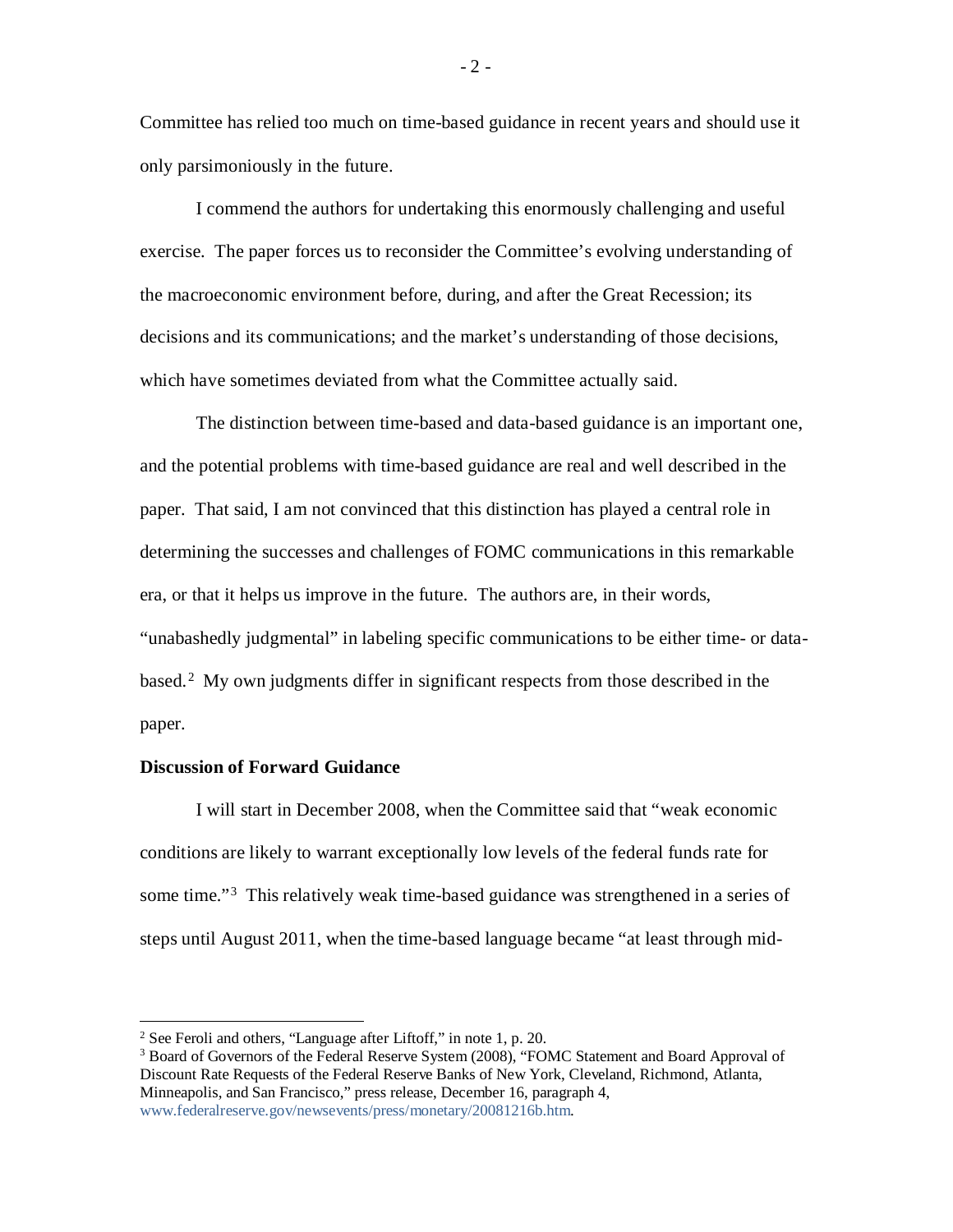2013."[4](#page-3-0) The calendar reference was later extended in a couple of steps to "at least through mid-2015."[5](#page-3-1) This guidance was explicitly time-based, and the authors seem to agree that, through this point, the guidance served its intended purpose at the zero lower bound by pushing down medium- and longer-term rates.<sup>[6](#page-3-2)</sup>

At the December 2012 meeting, the Committee ended this calendar-based guidance. The Committee instead adopted thresholds, saying that it did not intend to raise rates at least as long as unemployment remained above 6½ percent, inflation one to two years ahead was projected to be no higher than 2½ percent, and longer-term inflation expectations remained well anchored.<sup>7</sup> The adoption of thresholds was a clear change to data-based guidance, as its principal sponsors had frequently urged. [8](#page-3-4) The point was not

<span id="page-3-0"></span> <sup>4</sup> Board of Governors of the Federal Reserve System (2011), "FOMC Statement," press release, August 9, paragraph 3, [www.federalreserve.gov/newsevents/press/monetary/20110809a.htm.](http://www.federalreserve.gov/newsevents/press/monetary/20110809a.htm)

<span id="page-3-1"></span> $<sup>5</sup>$  Board of Governors of the Federal Reserve System (2012), "Federal Reserve Issues FOMC Statement,"</sup> press release, September 13, paragraph 5,

[www.federalreserve.gov/newsevents/press/monetary/20120913a.htm.](http://www.federalreserve.gov/newsevents/press/monetary/20120913a.htm)

<span id="page-3-2"></span><sup>&</sup>lt;sup>6</sup> Some viewed this guidance as merely a forecast of Committee action, designed to better inform the market and reduce uncertainty. Others have argued that such guidance is understood as a promise to which the Committee will be held irrespective of future macroeconomic developments. The Committee never offered a single explanation, and participants may have had different views. Engen, Laubach, and Reifschneider (2015) argue that the Federal Reserve's time-based guidance initiated in August 2011 was highly effective in inducing market participants to change their beliefs about the Committee's reaction function and to regard monetary policy as more accommodative. Using Blue Chip survey data, the authors estimate that the perceived weight on resource slack roughly doubled between March 2011 and March 2012. In an August 2011 speech, Chairman Bernanke indicated that the guidance about the federal funds rate path was highly conditional on the outlook, saying, "in what the Committee judges to be the most likely scenarios for resource utilization and inflation in the medium term, the target for the federal funds rate would be held at its current low levels for at least two more years." (Ben S. Bernanke (2011), "The Near- and Longer-Term Prospects for the U.S. Economy," a speech delivered at "Achieving Maximum Long-Run Growth," a symposium sponsored by the Federal Reserve Bank of Kansas City, held in Jackson Hole, Wyo., August 26, p. 7, [www.federalreserve.gov/newsevents/speech/bernanke20110826a.pdf.](http://www.federalreserve.gov/newsevents/speech/bernanke20110826a.pdf)) <sup>7</sup> Board of Governors of the Federal Reserve System (2012), "Federal Reserve Issues FOMC Statement," press release, December 12, paragraph 5,

<span id="page-3-3"></span>[www.federalreserve.gov/newsevents/press/monetary/20121212a.htm.](http://www.federalreserve.gov/newsevents/press/monetary/20121212a.htm)

<span id="page-3-4"></span><sup>8</sup> For example, see Charles L. Evans (2012), "Macroeconomic Effects of FOMC Forward Guidance," speech delivered at the Spring Panel on Economic Activity, Brookings Institution, Washington, March 22, [https://www.chicagofed.org/publications/speeches/2012/03-22-12-brookings;](https://www.chicagofed.org/publications/speeches/2012/03-22-12-brookings) and Alejandro Justiniano, Charles L. Evans, Jeffrey R. Campbell, and Jonas D.M. Fisher (2012), "Macroeconomic Effects of FOMC Forward Guidance," *Brookings Papers on Economic Activity,* Spring, pp. 1-54, [www.brookings.edu/~/media/projects/bpea/spring-2012/2012a\\_evans.pdf.](http://www.brookings.edu/%7E/media/projects/bpea/spring-2012/2012a_evans.pdf)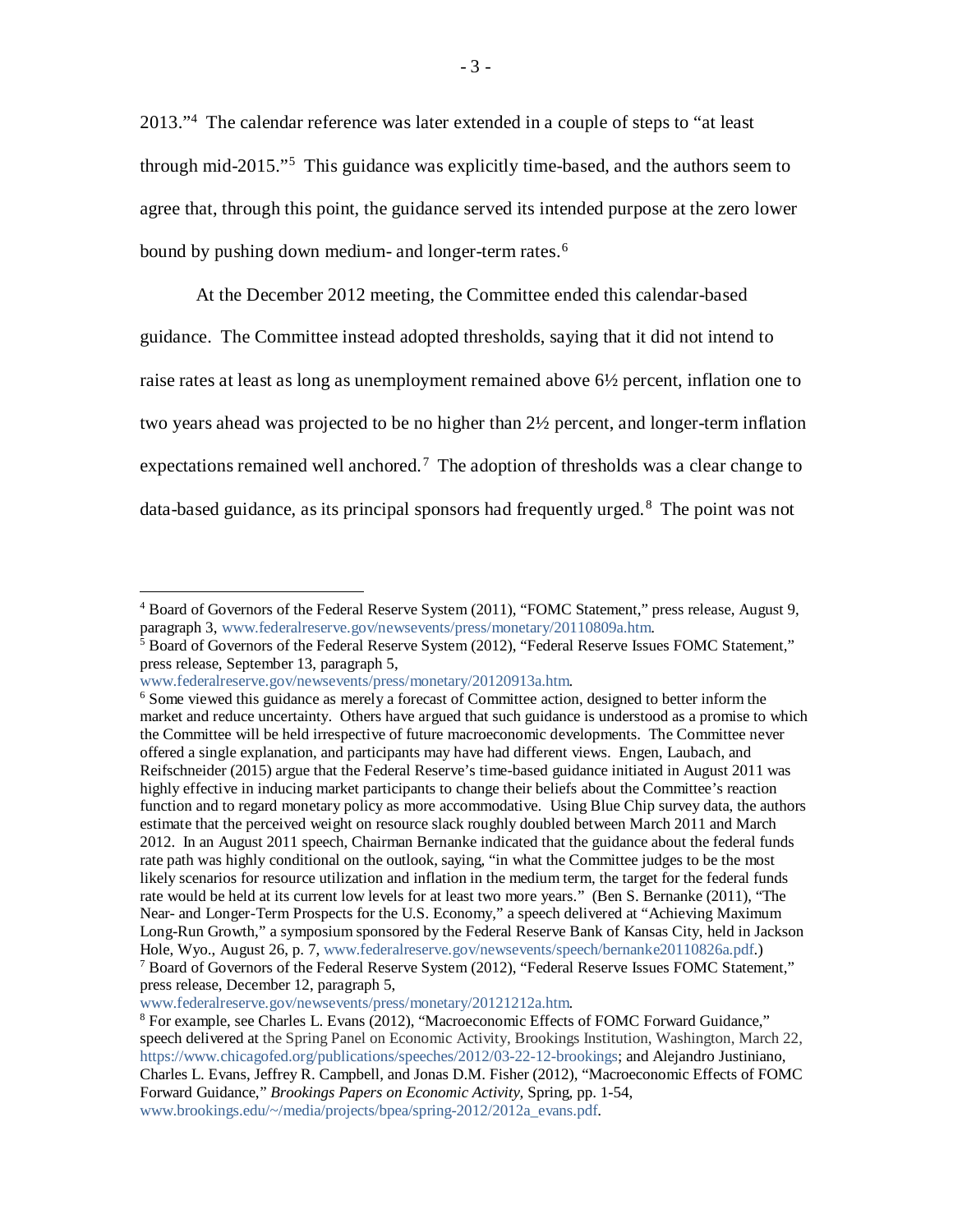to provide additional stimulus at the time of adoption, but rather to allow market participants to adjust their expectations about future monetary policy in response to incoming data--exactly what the authors advocate.<sup>[9](#page-4-0)</sup>

The Committee also used balance sheet policy through most of this period. The first two programs of large-scale asset purchases (LSAPs), popularly known as QE1 and QE2, and the maturity extension program were announced in terms of time and quantity- that is, a certain quantity of assets would be purchased over a certain time. In adopting QE3, by contrast, the Committee committed to continuing purchases until there was a substantial improvement in the outlook for the labor market.<sup>[10](#page-4-1)</sup> QE3 was fully datacontingent.

Former Chairman Bernanke recounts in his recent book that he saw QE3 as akin to Mario Draghi's statement that the European Central Bank would do "whatever it takes."[11](#page-4-2) He also notes that FOMC participants held divergent views on the potential costs and benefits of the program. Minutes of the relevant meetings described the complex discussions and differing views. Contemporaneous reports by Wall Street analysts show frustration and confusion about the Committee's intentions.

When various FOMC communications suggested that the time to begin reducing purchases was nearing, long-term rates rose sharply--the so-called taper tantrum. The

<span id="page-4-2"></span><span id="page-4-1"></span><sup>10</sup> The December 2012 FOMC statement indicated that, "If the outlook for the labor market does not improve substantially, the Committee will continue its purchases of Treasury and agency mortgage-backed securities, and employ its other policy tools as appropriate, until such improvement is achieved in a context of price stability. In determining the size, pace, and composition of its asset purchases, the Committee will, as always, take appropriate account of the likely efficacy and costs of such purchases." (Board of Governors of the Federal Reserve System (2012), "Federal Reserve Issues FOMC Statement," press release, December 12, paragraph 4, [www.federalreserve.gov/newsevents/press/monetary/20121212a.htm.](http://www.federalreserve.gov/newsevents/press/monetary/20121212a.htm)) <sup>11</sup> Ben S. Bernanke (2015), *The Courage to Act: A Memoir of a Crisis and Its Aftermath* (New York: W.W. Norton), p. 532.

<span id="page-4-0"></span><sup>&</sup>lt;sup>9</sup> The thresholds' useful life was fairly short because the unemployment rate fell sharply, from 8.0 percent in December 2012 to 6.2 percent in April 2014, while inflation remained below 2.0 percent.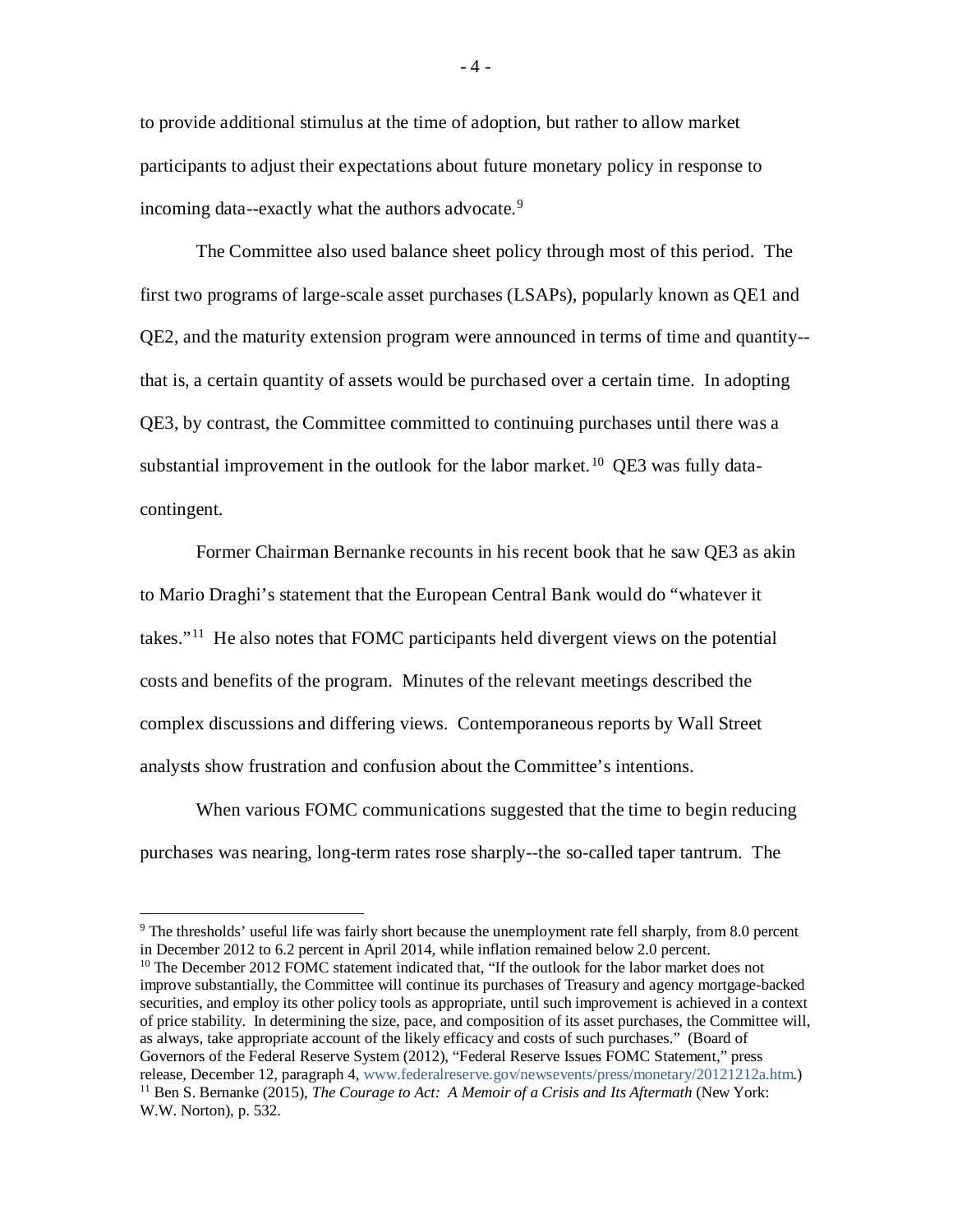contention of this paper is that time-based guidance was responsible. But as the paper acknowledges, the open-ended, data-contingent nature of the QE3 program created a strong sense that the Fed was "all in" and that the purchases might go on for a long time. That powerful commitment "would set things up for some fireworks" when the time came to provide more precise guidance as to the timing of tapering, whether that was done through time- or data-based guidance.<sup>[12](#page-5-0)</sup> While Committee communications are subject to fair criticism, I don't see an important role in this narrative for time-based guidance.

Let's turn briefly to 2015 and the run-up to last December's increase in the federal funds rate--also an important focus of the paper. The authors and many market participants are critical of communication around the September meeting. With the June 2015 Summary of Economic Projections (SEP) showing that 15 of 17 FOMC participants judged that appropriate policy would entail an initial increase in the federal funds rate by the end of 2015, markets saw about a 50 percent chance that the first increase would occur in September. This probability fell to about 30 percent after global markets experienced a sudden bout of volatility following China's surprise devaluation of its currency in August. At the September meeting, the FOMC decided to wait to see how global markets and the economy evolved, noting in its statement that "Recent global economic and financial developments may restrain economic activity somewhat and are likely to put further downward pressure on inflation in the near term."<sup>[13](#page-5-1)</sup>

<span id="page-5-1"></span><span id="page-5-0"></span><sup>&</sup>lt;sup>12</sup> See Feroli and others, "Language after Liftoff," in note 1, p. 29.<br><sup>13</sup> Board of Governors of the Federal Reserve System (2015), "Federal Reserve Issues FOMC Statement," press release, September 17, paragraph 2,

[www.federalreserve.gov/newsevents/press/monetary/20150917a.htm.](http://www.federalreserve.gov/newsevents/press/monetary/20150917a.htm)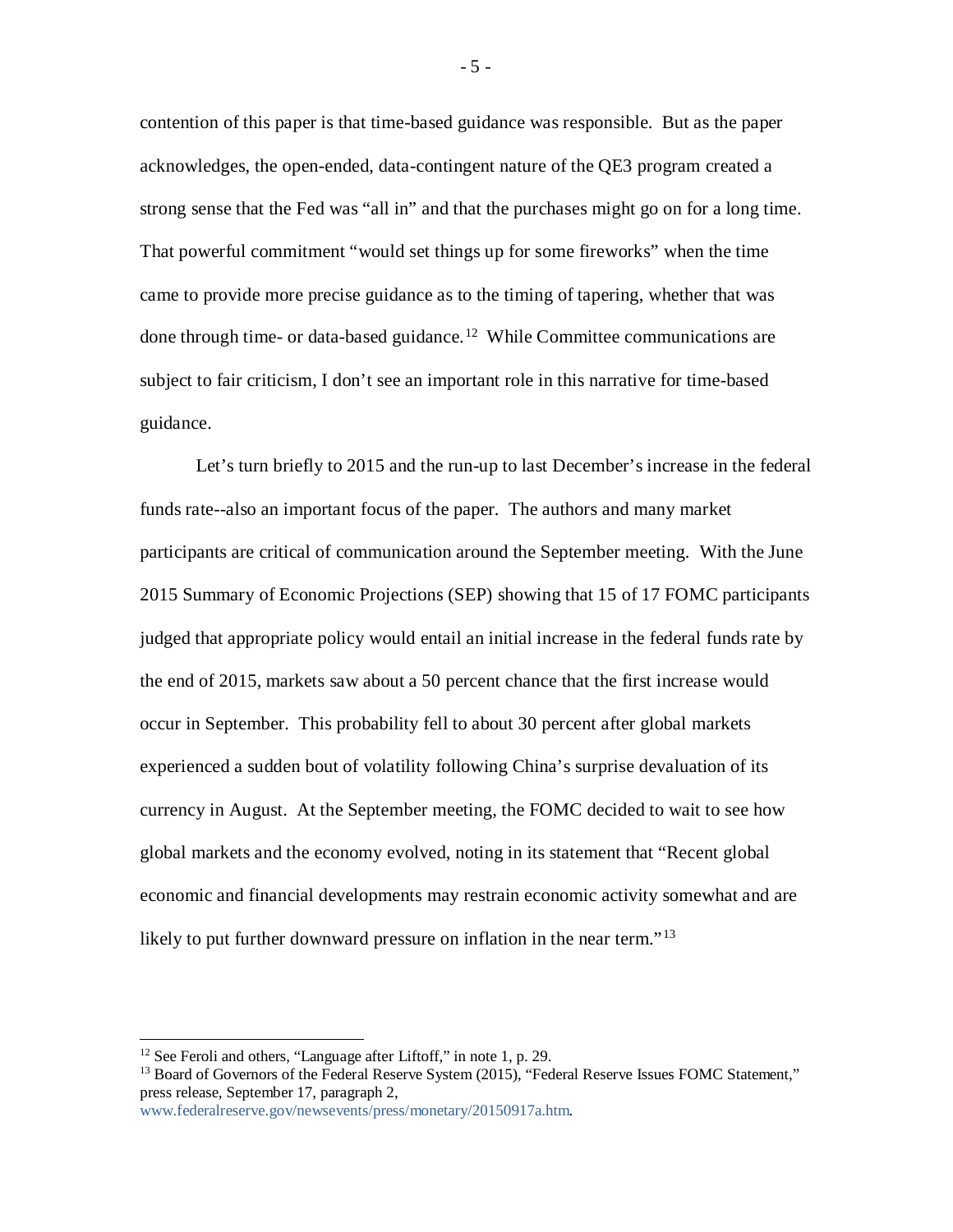A data-driven Committee, making decisions meeting by meeting, is likely to surprise markets from time to time. The authors join many others in criticizing the "measured pace" period of 2004 through 2006, during which the Committee increased rates by 25 basis points at 17 consecutive FOMC meetings. A common criticism has been that this high level of predictability made investors complacent, encouraging a buildup of leverage and helping set the stage for the Global Financial Crisis. That criticism may well overstate the importance of the Committee's communications; nonetheless, a number of FOMC participants have said that the Committee intends to be "data driven" and not fall into an excessively predictable, data-insensitive path. Lower predictability implies more surprises.

In the statement released after its October 2015 meeting, the Committee reemphasized data dependence and focused on the importance of incoming data for the Committee's decision "at its next meeting," which led the market to increase its estimated probability of a December rate increase from 38 percent to 50 percent. [14](#page-6-0) The October and November non-farm payroll reports came in strong and above expectations, raising that probability by the time of the December meeting to about 90 percent. In other words, the Committee used modest time-based guidance to set the stage and then let incoming data do the heavy lifting. In the statement released after the FOMC's most recent meeting in January, the Committee said that, in evaluating future adjustments to the target range for the federal funds rate, it would "assess realized and expected economic conditions relative to its objectives of maximum employment and 2 percent

[www.federalreserve.gov/newsevents/press/monetary/20151028a.htm.](http://www.federalreserve.gov/newsevents/press/monetary/20151028a.htm) 

- 6 -

<span id="page-6-0"></span><sup>&</sup>lt;sup>14</sup> Board of Governors of the Federal Reserve System (2015), "Federal Reserve Issues FOMC Statement," press release, October 28, paragraph 3,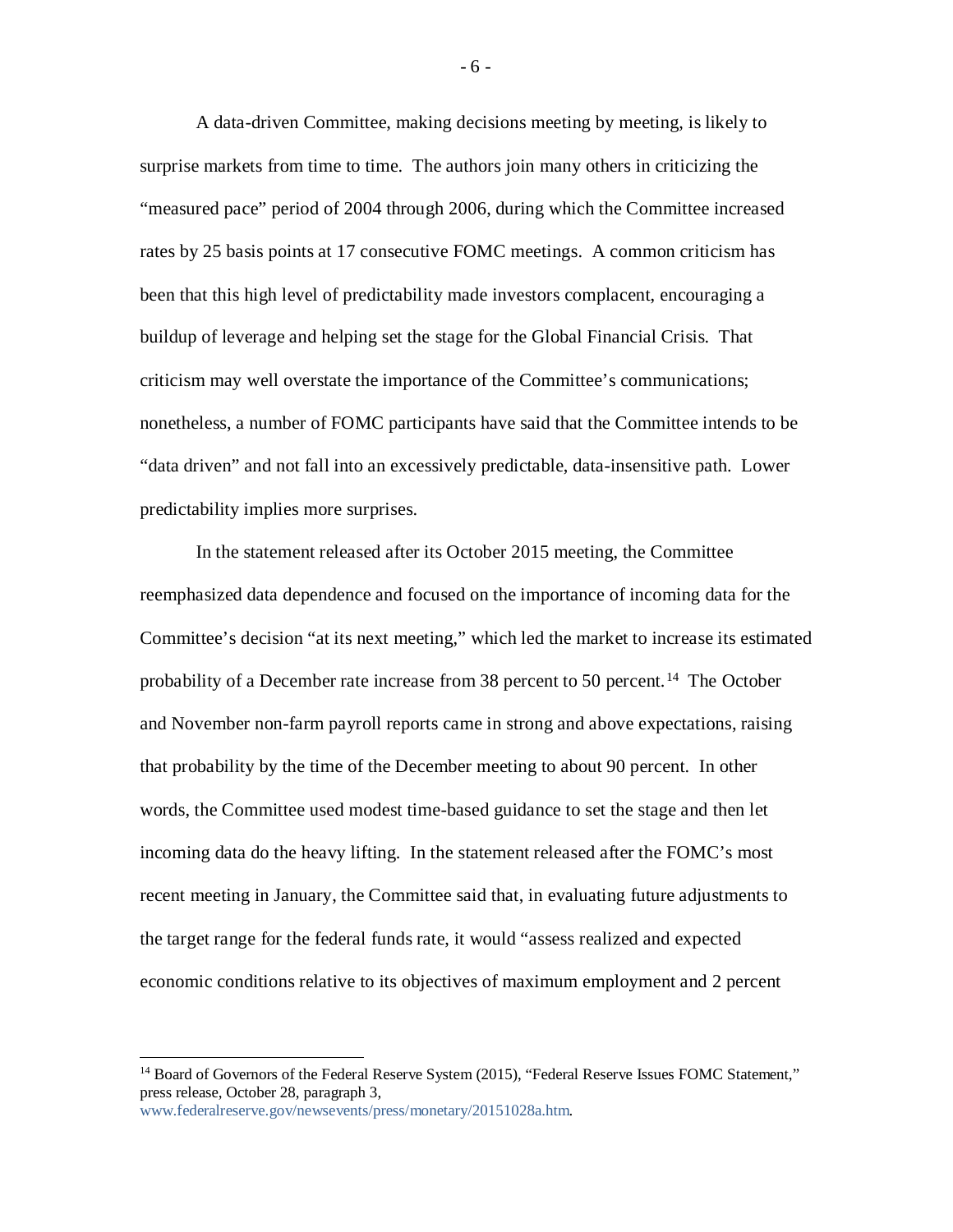inflation."[15](#page-7-0) This language shows that the Committee has moved away from the timebased guidance of the crisis years.

Although time-based guidance can create communications challenges, I see other factors as having been more important in recent years. In particular, the challenge of deciding when and how to use unconventional tools--and ultimately when and how to reduce that usage--is a great one. The task of communicating clearly about those decisions is equally great. And the reality of the FOMC's size and diversity, not to mention uncertainty about the evolving structure of the economy and the effects of monetary policy actions, means that we are still far from the ideal world of a fully worked out, clearly specified and transparent consensus on what economists call a "reaction function"--a complete description of how policy will respond to changes in economic conditions.

Often when communicating about the path of policy, it will be hard to avoid a combination of the two forms of guidance. For example, the Committee has embraced the view that the equilibrium level of the federal funds rate is currently below its precrisis level and expects the funds rate to return only gradually to its longer-run value.<sup>16</sup> This view is a key aspect of many Committee participants' reaction functions, including mine. Try saying that without referring to time.

- 7 -

<span id="page-7-0"></span><sup>&</sup>lt;sup>15</sup> Board of Governors of the Federal Reserve System (2016), "Federal Reserve Issues FOMC Statement," press release, January 27, paragraph 4,<br>www.federalreserve.gov/newsevents/press/monetary/20160127a.htm.

<span id="page-7-1"></span> $^{16}$  For example, the January 2016 FOMC statement says, "The Committee expects that economic conditions will evolve in a manner that will warrant only gradual increases in the federal funds rate; the federal funds rate is likely to remain, for some time, below levels that are expected to prevail in the longer run." (Board of Governors of the Federal Reserve System (2016), "Federal Reserve Issues FOMC Statement," press release, January 27, paragraph 4, [www.federalreserve.gov/newsevents/press/monetary/20160127a.htm.](http://www.federalreserve.gov/newsevents/press/monetary/20160127a.htm))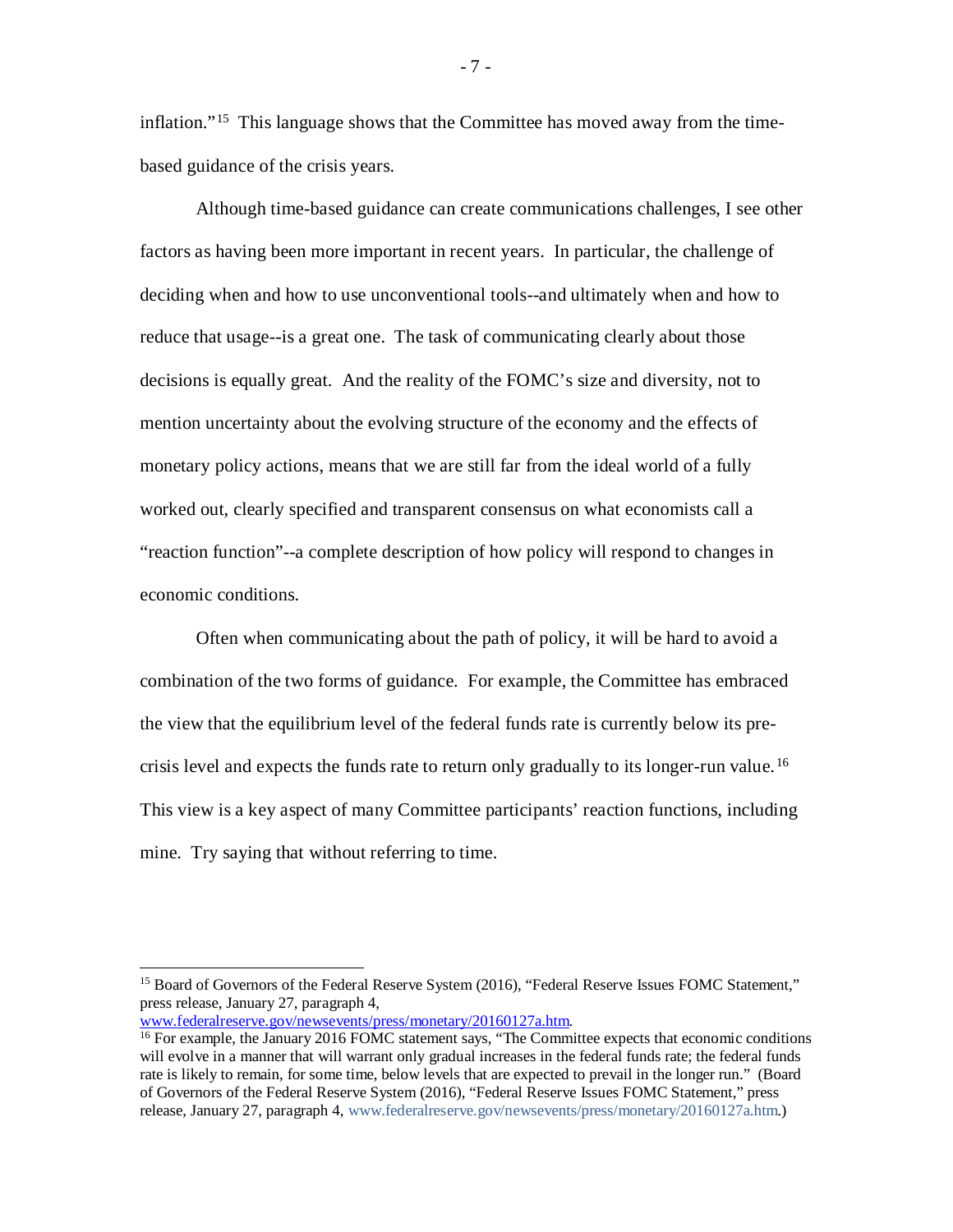The authors acknowledge that the distinction between rules and discretion is too simple to capture the problems that monetary policymakers face.<sup>[17](#page-8-0)</sup> I would say the same of the distinction between time-based and data-based forward guidance.

#### **Lessons Learned and Suggested Improvements**

Before turning to the paper's conclusions, I would like to put the Federal Reserve's communications into a broader context. In recent years, the FOMC has adopted many new and significant communications tools. Since the fall of 2007, policymakers have submitted projections in conjunction with four FOMC meetings each year; in 2012, those projections were augmented to include each participant's path for appropriate monetary policy. In 2011, the Chairman began holding quarterly press conferences. In 2012, the Committee first released its statement on Longer-run Goals and Monetary Policy Strategy, which formalized the FOMC's 2 percent inflation objective and is reaffirmed each year at the January meeting. These and other changes have kept the Federal Reserve among the world's most transparent central banks in its communications with the public.

With that as background, I find significant grounds for agreement and further analysis in the paper's concluding section, which lays out lessons learned and suggested improvements. The discussion of what is colloquially known as the "dot plot" included in the SEP is particularly interesting. The dot plot represents each FOMC participant's

<span id="page-8-0"></span><sup>&</sup>lt;sup>17</sup> Feroli and others, "Language after Liftoff," in note 1, p. 11; and Ben S. Bernanke and Frederic S. Mishkin (1997), "Inflation Targeting: A New Framework for Monetary Policy?" *Journal of Economic Perspectives,* vol. 11 (Spring), pp. 97-116.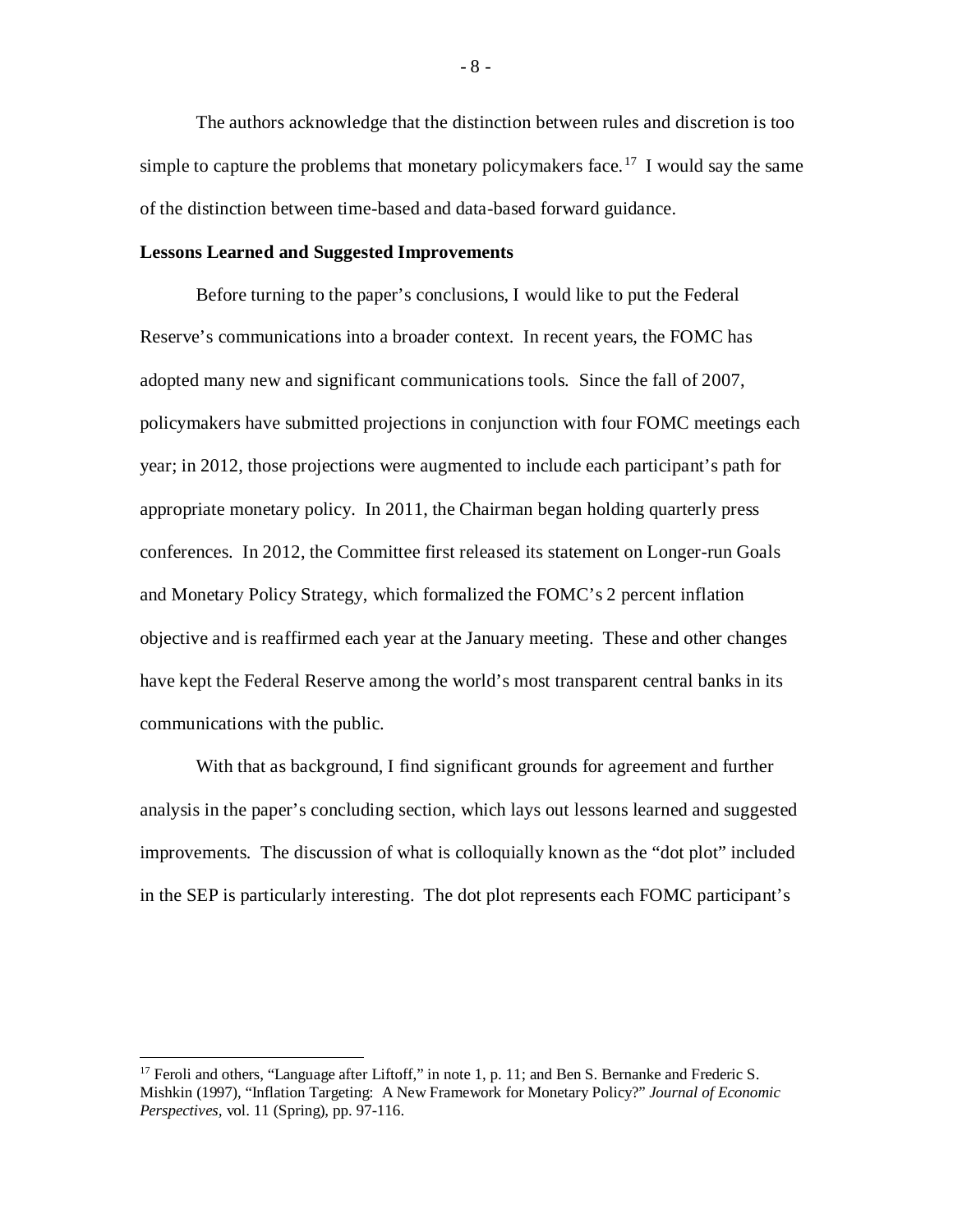individual assessment of the path of the federal funds rate over the next three years that is most likely to promote maximum employment and stable prices.<sup>[18](#page-9-0)</sup>

The dot plot presents a number of challenges. The individual dots are not tied to the individual macroeconomic forecasts presented in the SEP, and no information is provided on the identity of the forecaster--for example, voting members of the Committee are not distinguished from non-voting participants. There is no easy path to the identification of a Committee reaction function. The dots speak as of their date of publication after the FOMC meetings held in March, June, September, and December. Three months pass between SEPs. The economic outlook can change quite significantly, making the reigning dots look out of touch. On occasion, the dot plot and the postmeeting statement have seemed to send conflicting signals. The dot plot reflects individual views of appropriate policy, while the postmeeting statement reflects the consensus of the Committee.

The authors weigh these challenges and ponder whether to eliminate the dot plot; some appear to favor that idea.<sup>[19](#page-9-1)</sup> I doubt that most market participants would welcome the elimination of this chart. The SEP provides a number of benefits. It requires FOMC participants to write down their forecasts for inflation, unemployment, and growth, as

<span id="page-9-0"></span><sup>&</sup>lt;sup>18</sup> In the SEP collected prior to the March and June FOMC meetings, participants submit projections for the current calendar year and two subsequent years; in the September SEP, the forecast horizon is extended out an additional calendar year. Thus, the forecast window does not remain constant for the different SEPs in a given year; Wrightson commentary has suggested that a rolling forecast horizon might be an improvement over the current calendar-year focus (Wrightson ICAP (2016), "January 26-27 FOMC Minutes Recap," February 18).

<span id="page-9-1"></span><sup>&</sup>lt;sup>19</sup> For instance, Michael Feroli (as quoted in a recent article) said, "I think they have outlived their usefulness and they risk sending a signal that (Fed officials) have a 'plan' rather than that they are data dependent" (see Ann Saphir (2016), "Fed's 'Dot Plot' Looks Increasingly out of Touch on Rates," Markets, Reuters, February 14, paragraph 8, [http://in.reuters.com/article/us-usa-fed-path-analysis-](http://in.reuters.com/article/us-usa-fed-path-analysis-idINKCN0VN0PU)

[idINKCN0VN0PU\)](http://in.reuters.com/article/us-usa-fed-path-analysis-idINKCN0VN0PU); and in a 2012 speech, former Governor of the Bank of Canada Mark Carney stated, "Overall research has not generally found that publishing a path leads to better outcomes." (Mark Carney (2012), "Guidance," a speech delivered to the CFA Society Toronto, Toronto, Canada, December 11, paragraph 24, [www.bankofcanada.ca/2012/12/guidance.](http://www.bankofcanada.ca/2012/12/guidance)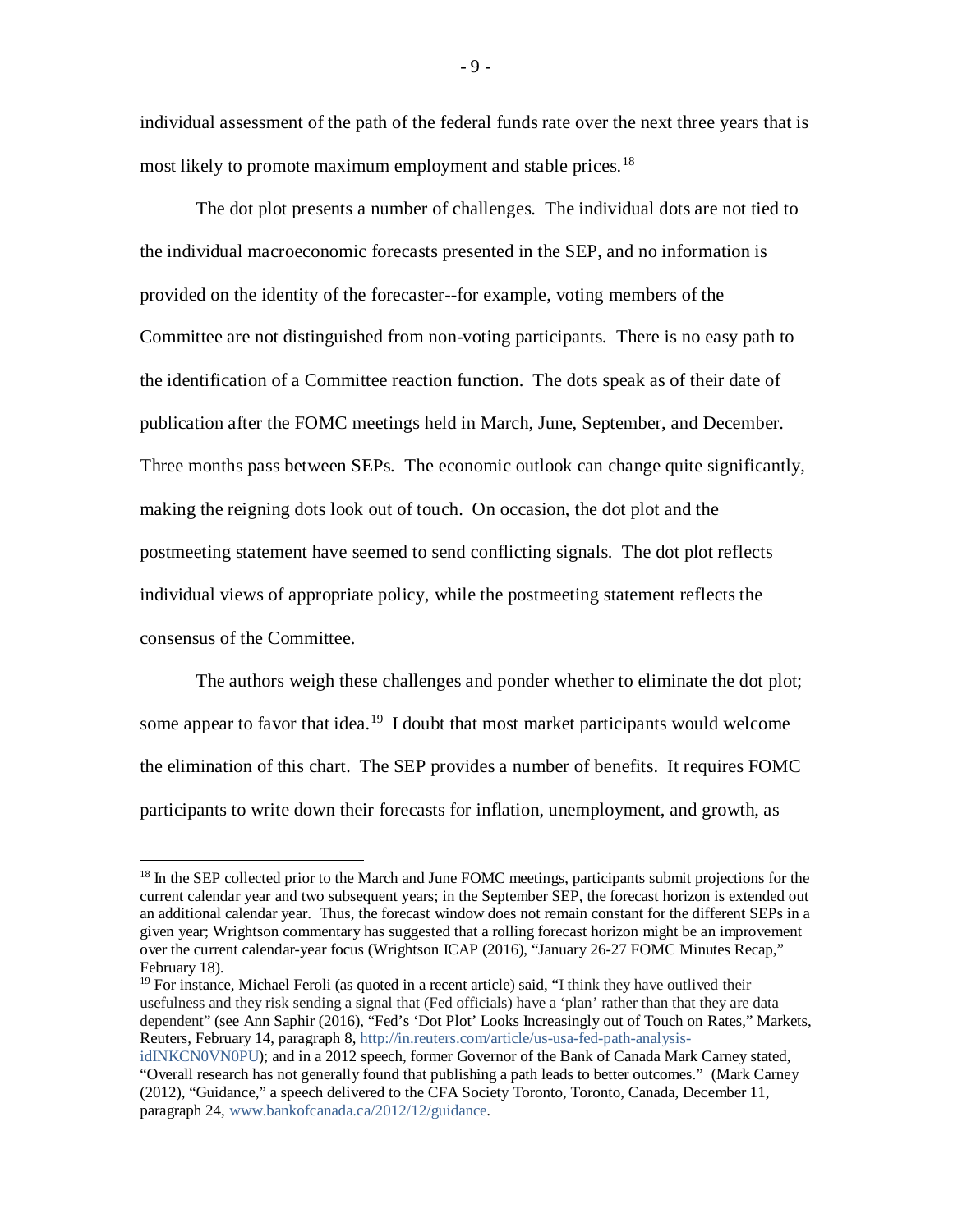well as their assessments of appropriate monetary policy. This exercise helps policymakers to be more systematic. In addition, by observing how the SEP changes over time, the public can better understand how Committee members react to changes in the economy. My view is that the dot plot, on balance, is helpful to market participants and hence to the Committee. As the dot plot enters its fifth year of existence, my hope is that we will be able to capture those benefits while avoiding its shortcomings.

I agree with the paper's suggestion of greater emphasis on the degree of uncertainty around the projections, which is much larger than the dispersion of the individual forecasts. As you know, at its January meeting, the Committee discussed adding fan charts to the SEP. Fan charts could help emphasize that the economic outlook is uncertain, and that consequently there is considerable uncertainty around the path of policy.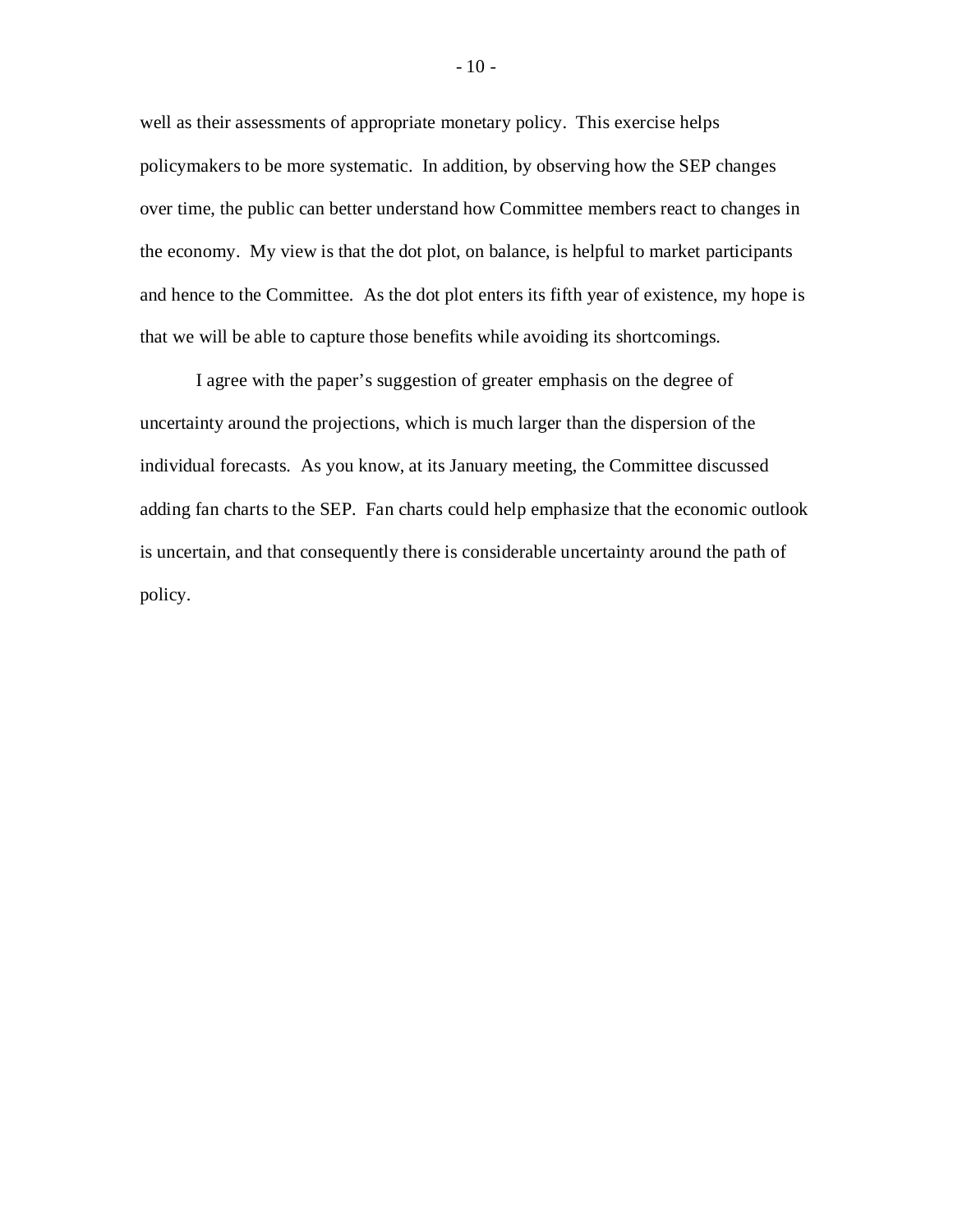Discussion of "Language after Liftoff: Fed Communication Away from the Zero Lower Bound"

> U.S. Monetary Policy Forum February 26, 2016

Governor Jerome H. Powell Board of Governors of the Federal Reserve System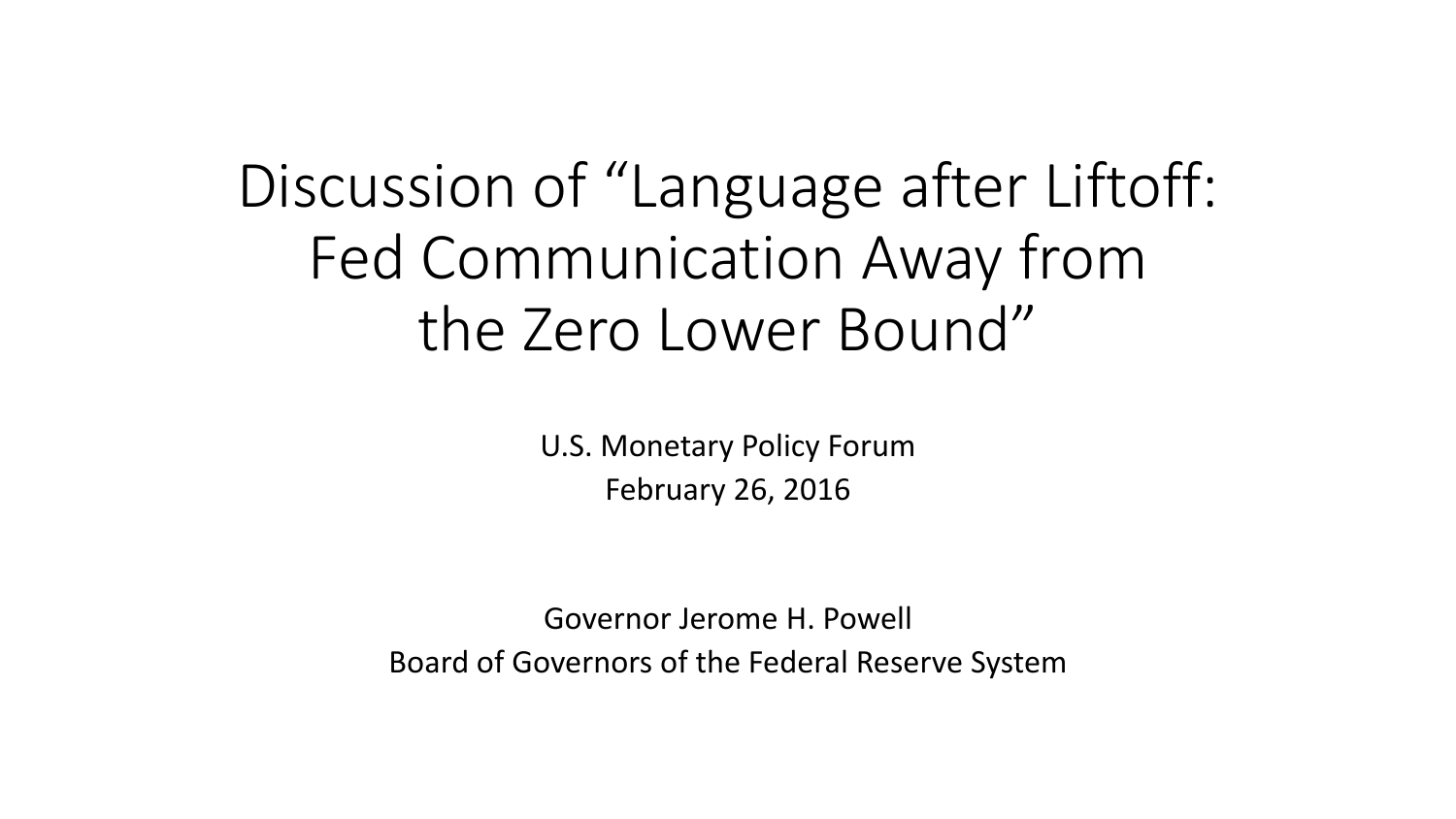#### **Overview**

- The paper
	- Provides extended and insightful discussion of forward guidance
	- Makes important distinction between time-based and data-based guidance
	- Reviews forward guidance in Federal Reserve communications
- There are limits to usefulness of distinction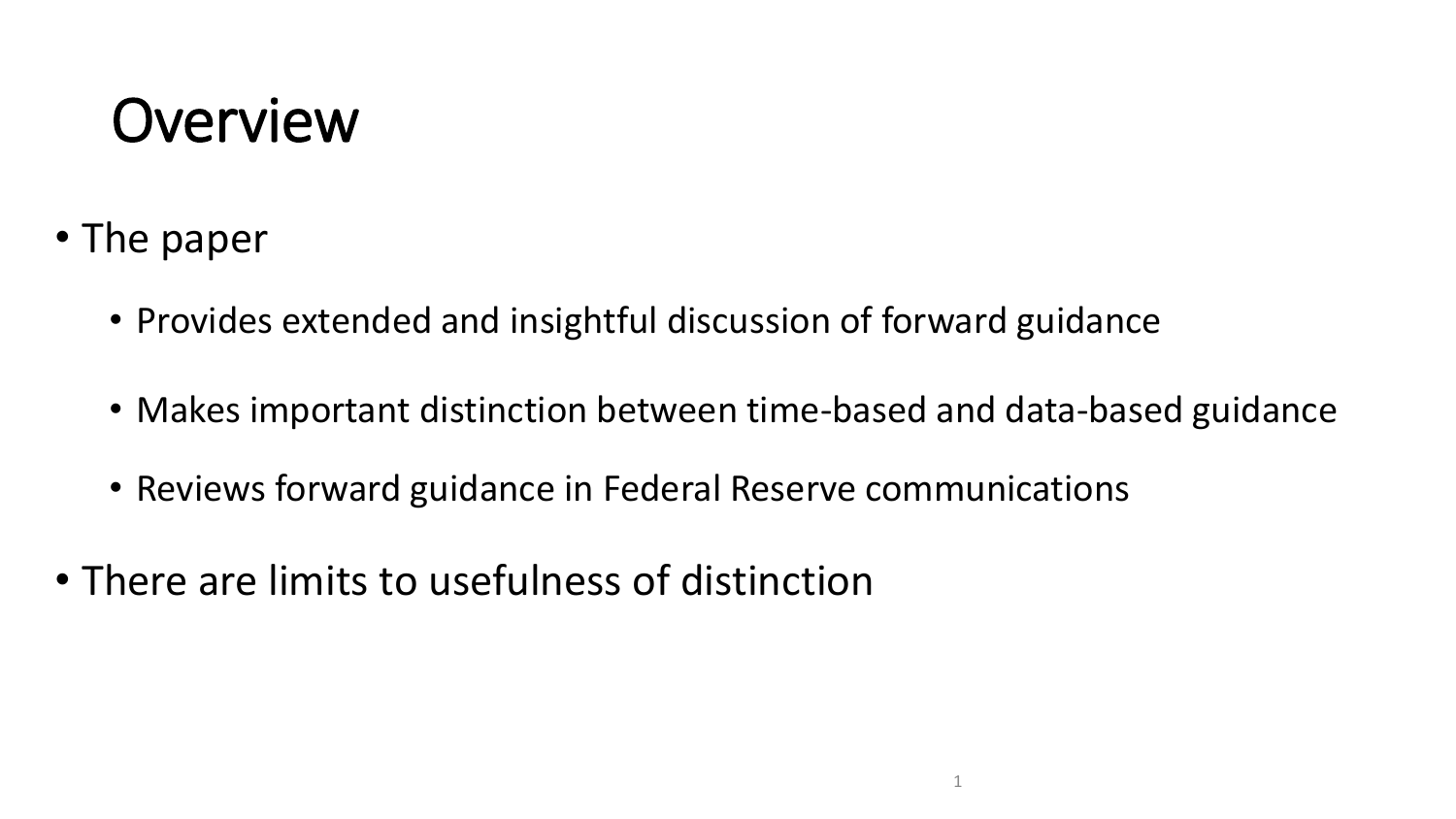#### Forward Guidance: Time based

| <b>Meeting</b>    | <b>Guidance Language</b>                                                                                                |
|-------------------|-------------------------------------------------------------------------------------------------------------------------|
| December 2008     | "weak economic conditions are likely to<br>warrant exceptionally low levels of the<br>federal funds rate for some time" |
| <b>March 2009</b> | "for an extended period"                                                                                                |
| August 2011       | "at least through mid-2013"                                                                                             |
| January 2012      | "at least through late 2014"                                                                                            |
| September 2012    | "at least through mid-2015"                                                                                             |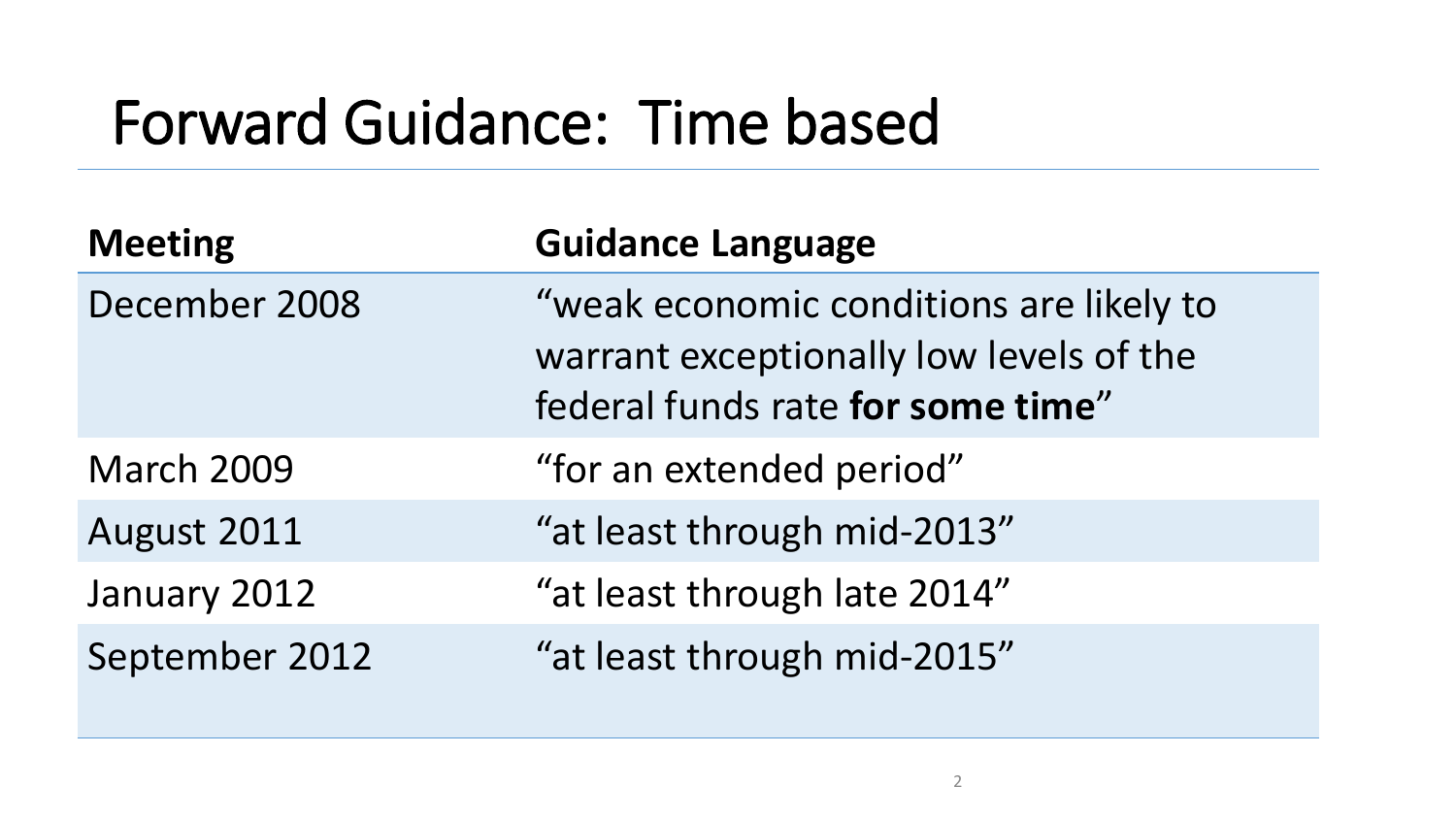## Forward Guidance: Thresholds

- December 2012 meeting—exceptionally low fed funds rate at least as long as
	- –Unemployment remains above 6½ percent
	- Inflation between 1 and 2 years ahead is projected to be no greater than 2½ percent
	- Longer-term inflation expectations remain well anchored
- Decisive switch to data-based guidance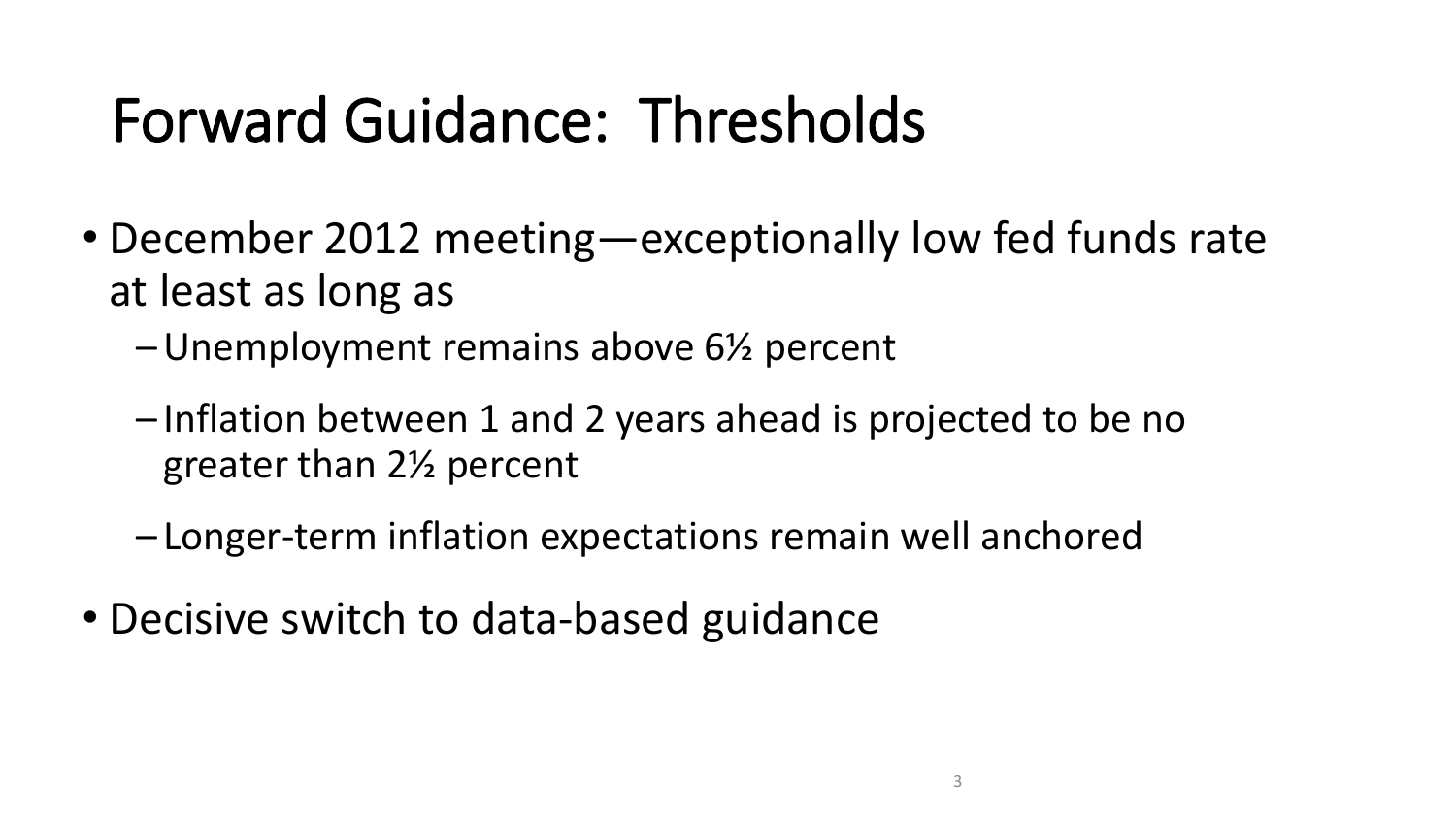#### Large-Scale Asset Purchases

|                 | <b>Date</b>                      |                                                                                                           |                                                  |
|-----------------|----------------------------------|-----------------------------------------------------------------------------------------------------------|--------------------------------------------------|
| Program         | <b>Announced</b>                 | <b>Description</b>                                                                                        | <b>Time</b>                                      |
| QE1             | Nov. 25, 2008 &<br>Mar. 18, 2009 | Agency debt: up to \$200 billion<br>Agency MBS: up to \$1,250 billion                                     | Over several quarters<br>By year-end             |
|                 |                                  | Longer-term Treasuries: \$300 billion                                                                     | Over next 6 months                               |
| QE <sub>2</sub> | Nov. 3, 2010                     | Longer-term Treasuries: \$600 billion                                                                     | By end-June 2011                                 |
| <b>MEP</b>      |                                  | Sept. 21, 2011 & Longer-term Treasuries: \$400 billion<br>(Sell equal amount of short-term<br>Treasuries) | By end-June 2012                                 |
|                 | June 20, 2012                    |                                                                                                           | Continue MEP at current<br>pace through end-2012 |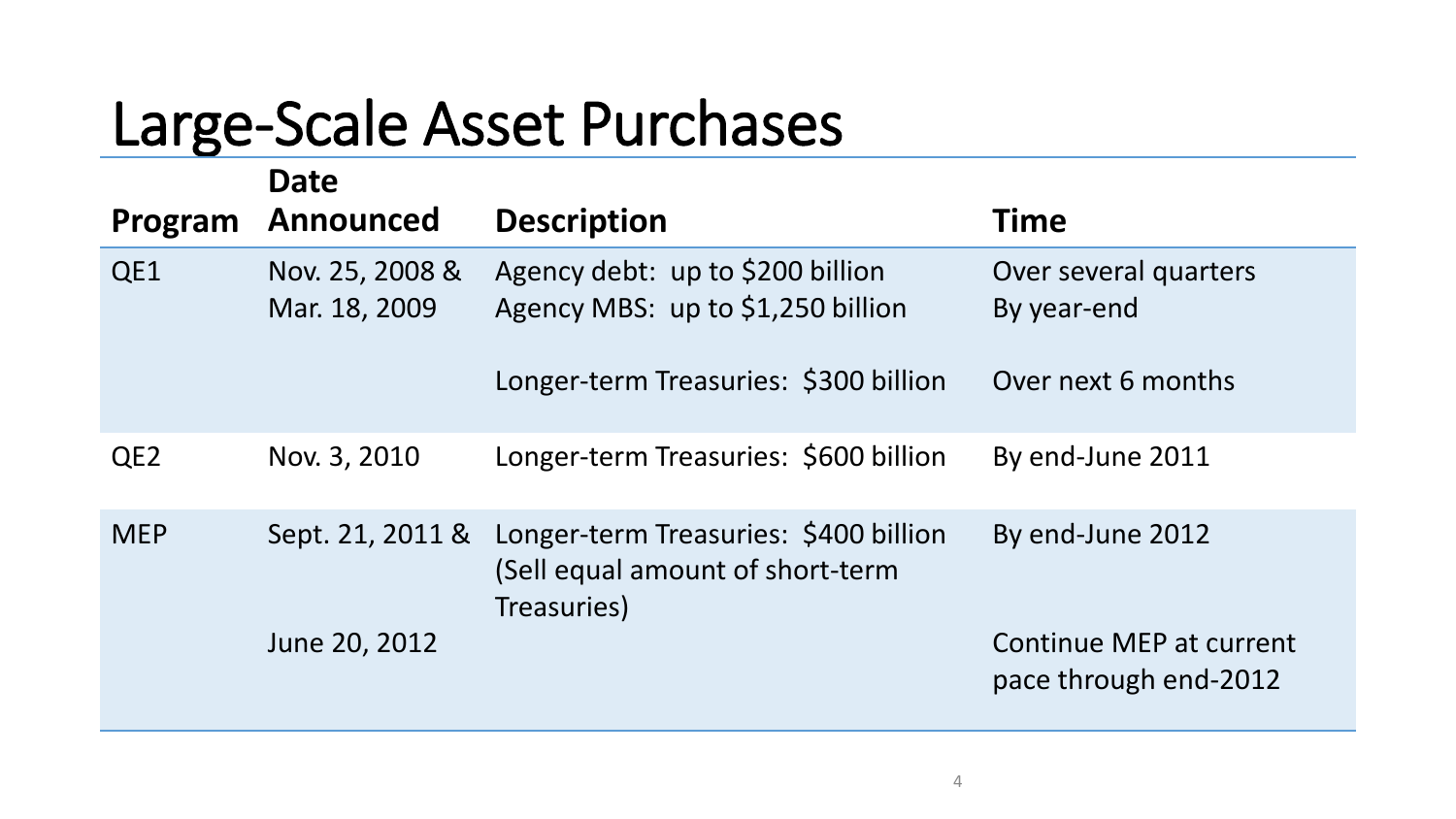## Flow-Based Asset Purchase Program (QE3)

- Sept. 13, 2012: Purchase agency MBS at pace of \$40 billion per month (continue MEP)
- Dec. 12, 2012: Purchase longer-term Treasuries at pace of \$45 billion per month after MEP ends; continue agency MBS purchases
- Economic conditionality
	- Continue purchases until substantial improvement in outlook for labor market in context of price stability
	- Take appropriate account of efficacy and costs of purchases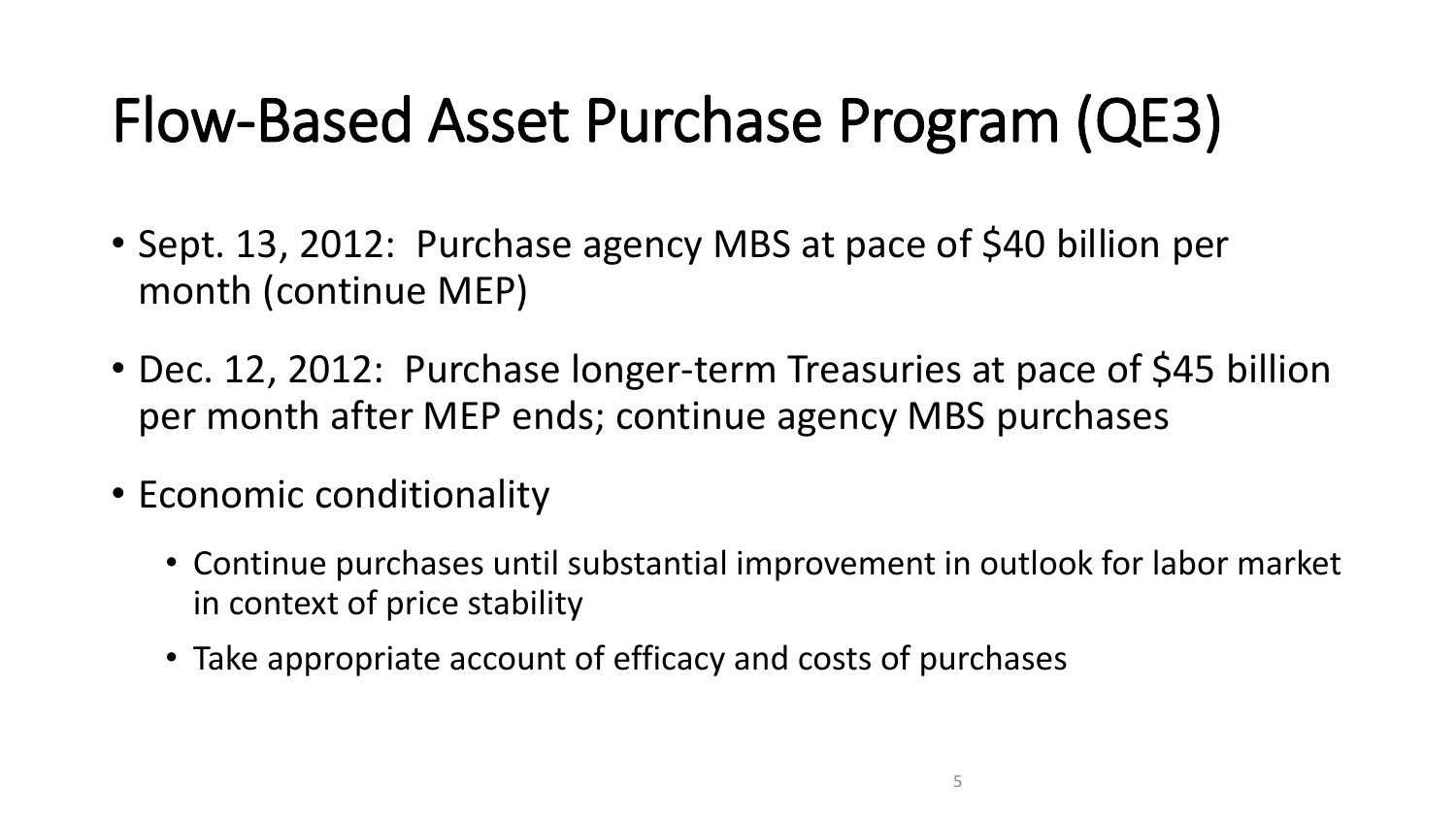## September 2015

- June SEP: 15 of 17 FOMC participants with liftoff by end-2015; markets saw 50 percent probability of a September liftoff
- Unexpected devaluation of China's currency on August 11 caused market volatility
- September decision was "data driven"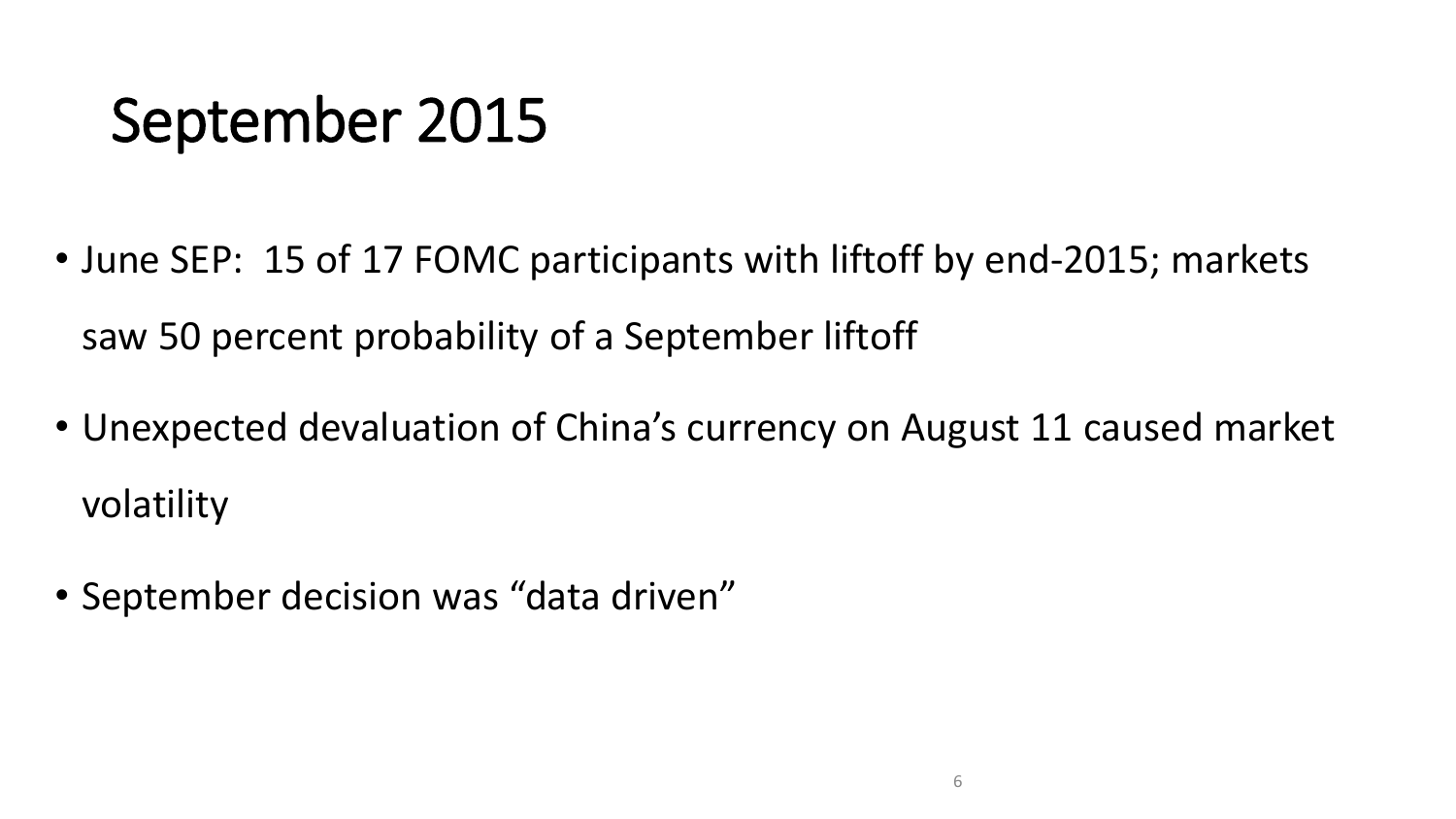## Probability of 2015 Liftoff (percent)



\* Data taken from Bloomberg WIRP function; NFP = non-farm payroll employment.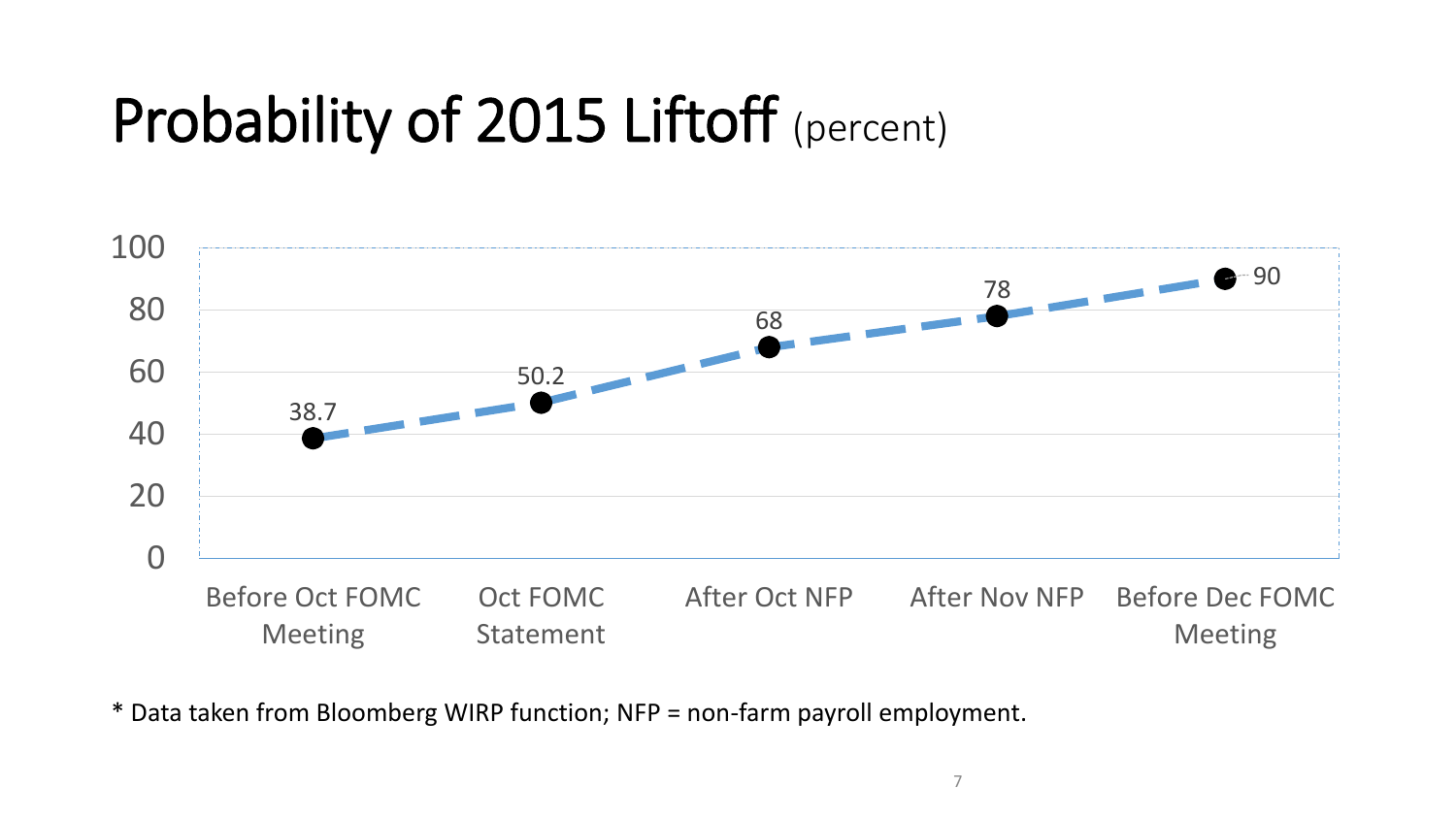# Federal Reserve Communications since 2007

- Summary of Economic Projections, four times each year, starting fall 2007
	- Path for appropriate monetary policy included since 2012
- Chairman's quarterly press conferences since 2011
- Longer-Run Goals and Monetary Policy Strategy statement since 2012
	- Formalized FOMC's inflation objective of 2 percent
	- Reaffirmed every January
- Federal Reserve among the world's most transparent central banks